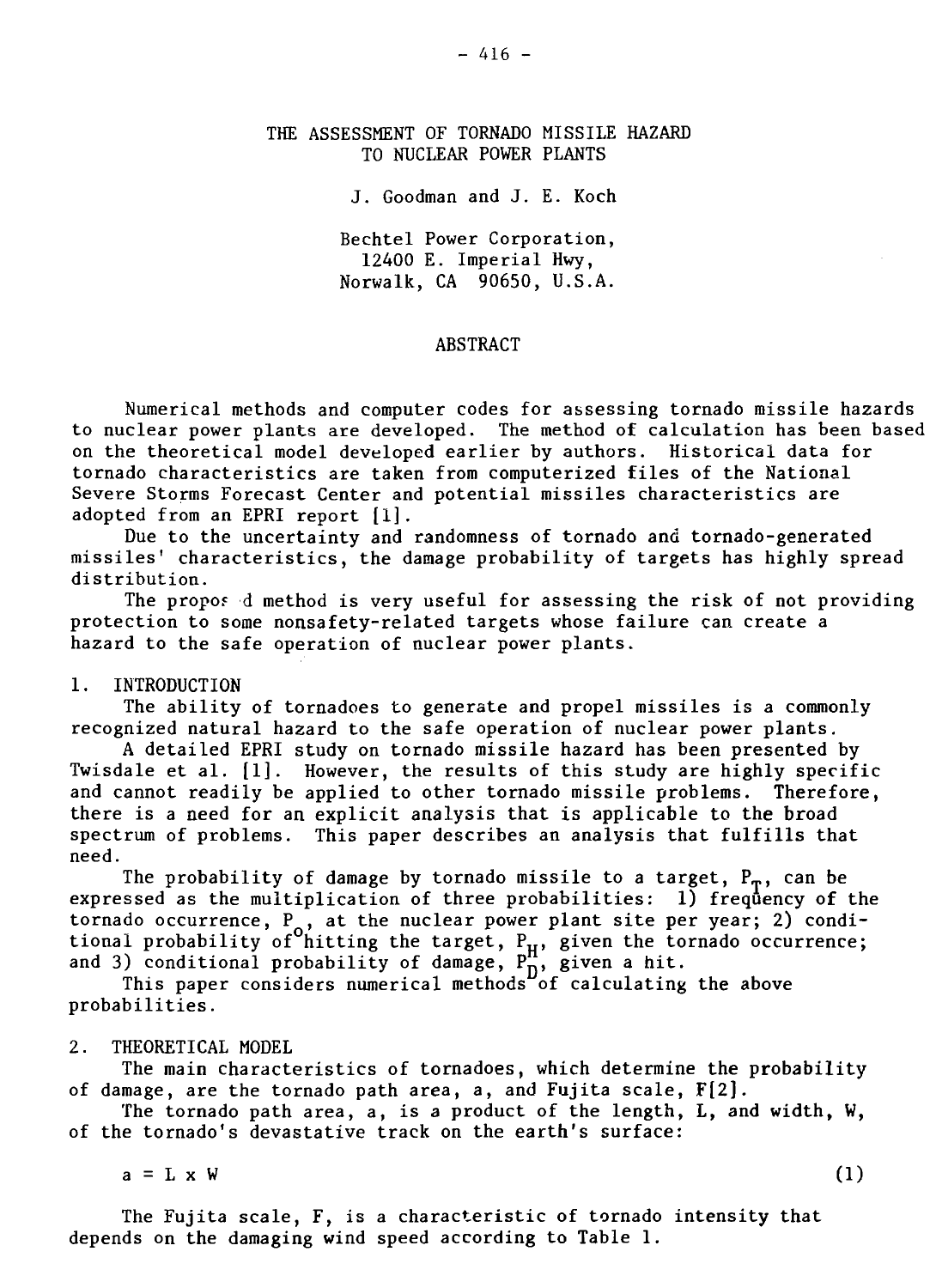Let f(a, F) be a probability density that a striking tornado has path area a and Fujita scale F.

### Table 1

# Relationship Between Fujita Scale F and Damaging Wind Speed w

| Fujita Scale F      | Range for the Maximum Wind Speed<br>(m/s) |
|---------------------|-------------------------------------------|
| F0                  | 18 < w < 32                               |
| F1                  | 32 < w < 50                               |
| F <sub>2</sub>      | 50 < w < 70                               |
| F3<br>$\sim$ $\sim$ | 70 < w < 92                               |
| F <sub>4</sub>      | 92 < w < 116                              |
| F <sub>5</sub>      | 116 < w < 142                             |
| F <sub>6</sub>      | 142 < w < 170                             |

The probability,  $P_{\sim}$ , of tornado occurrence with given a and F at a nuclear power plant sitĕ per year according to Thom [3] can be defined as:

$$
P_o = \frac{Va}{S}
$$
 (2)

where  $v$  is the frequency of tornado occurrences in the specified area,  $S$ , having the same tornado occurrence characteristics as the plant site.

The conditional probability of hitting a target,  ${\rm P}_{\rm H}$ , given a tornado strike to the plant site was developed by Goodman and Köch [4, 5]. There, the tornado missile motion is shown to be a Markovian process satisfying the Fokker-Planck equation [6]. The solution of this equation for the Green function averaged over many tornado histories, yields the expression for  $P_H$ in the form:

$$
P_{\mu} \quad (a, \ F) = n_{\text{D}} A \eta(F) \psi(z, F) \tag{3}
$$

where  $\bm{{\mathsfeta}}_{\bf p}$  is the surface density of distribution of potential missiles, A is the area of the target,  $\eta(F)$  is the probability of missile injection,  $\psi(z, F)$  is the height distribution of airborne tornado missiles, and z is the elevation of the target.

The conditional probability of damage given a missile hit is denoted as  $P_n(F)$ . The total probability of damage per year,  $P_n$ , given tornado characteristics a and  $\overline{F}$  is:

$$
P_T = \frac{V \cdot a}{S} n_p A \eta(F) \psi(z, F) P_D(F)
$$
 (4)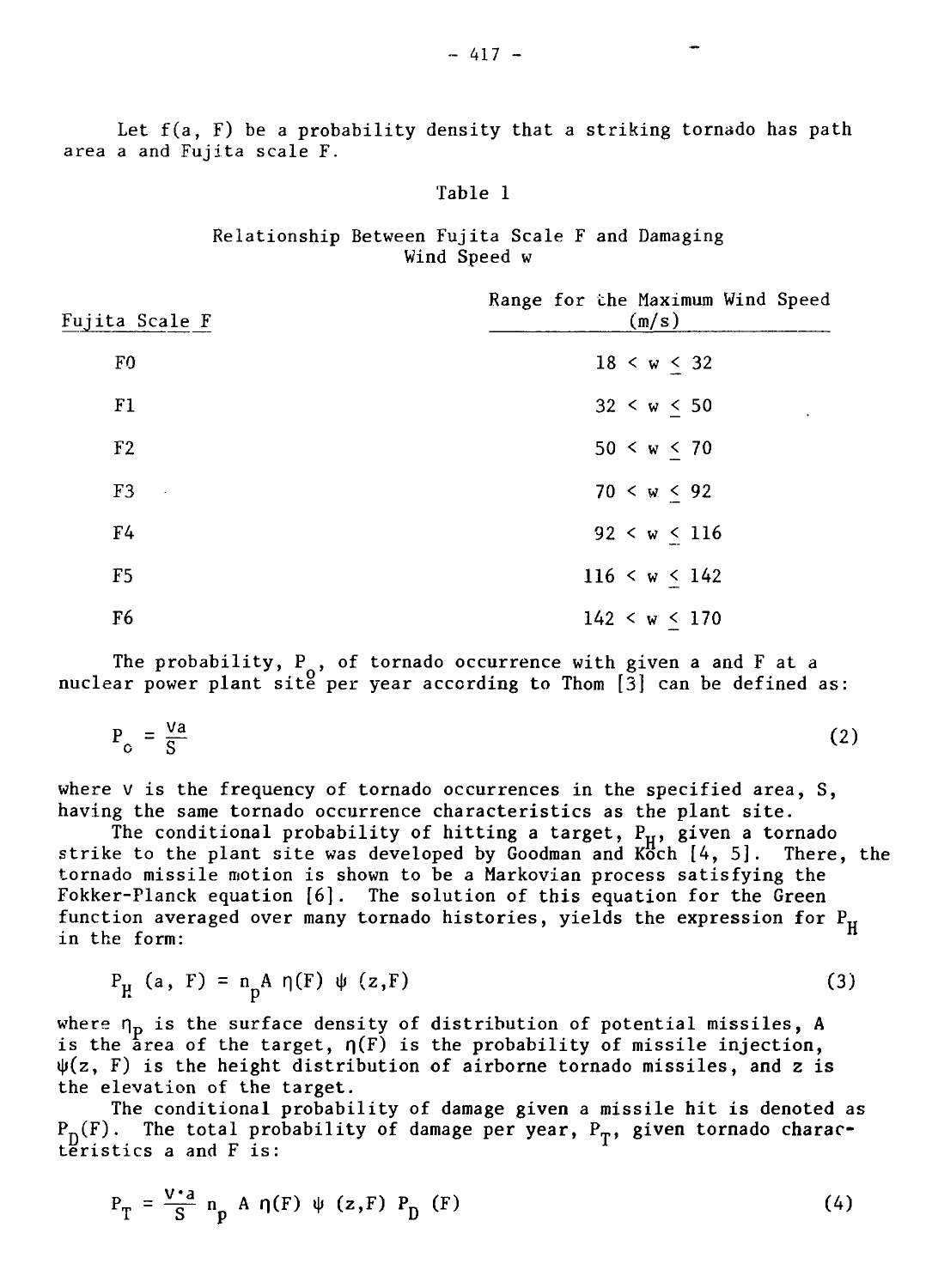The probability density,  $f(a, F)$ , can be presented in the form:

$$
f(a, F) = f(a) \cdot \phi(F|a)
$$
 (5)

where  $f(a)$  is the distribution of tornado path area a considered by Thom  $[3]$ and  $\phi$  (F|a) is the conditional probability of Fujita scale, F, given a path area a.

In fact, the total probability,  $\mathtt{P}_\mathbf{m},$  depends on some additional parameters because of uncertainty of **v**,  $n_{\pi}$ ,  $\eta(F)$ ,  $\psi$  (z, F) and  $P_n(F)$ . Denote the set of parameters which determine the distributions of  $\nabla$ ,  $\mathbf{n}_{\mathbf{x}}$ ,  $\boldsymbol{\eta}(\mathbf{F})$ ,  $\psi$  (z,F) and  ${\rm P}_{\rm n}$  (F) as  $\xi$  and their distributions as g (ξ). Then $^{\prime}$ a complete distribution function for the total probability is:

$$
f(a, F, \vec{\xi}) = f(a) \cdot \phi(F|a) \cdot g(\vec{\xi})
$$
 (6)

The expectation  $\mathtt{P}_{_{\mathbf{T}}}$  of the total probability  $\mathtt{P}_{_{\mathbf{T}}}(a\,,\,\,\mathtt{F},\,\,\xi)$  given by eq. (4) can be found by formula:

$$
\overline{P}_{T} = \iint \frac{v \cdot a}{S} n_{p} A \left[ \sum_{F=1}^{6} \phi(F|a) \eta(F) \psi(z, F) P_{D}(F) \right] f(a) g(\vec{\xi}) da d\vec{\xi} \quad (7)
$$

However, the standard deviation of the probability,  $P_{\eta}$ , is so high that point estimate (7) becomes meaningless. Therefore, the distribution for  $P_{\text{T}}$ has to be developed.

Using the Monte Carlo method, parameters a, F and  $\vec{\xi}$  are simulated according to the density function  $(6)$ . For every trial set of parameters,  $P_{\text{T}}$  (a, F,  $\xi$ ) is calculated, and then, using the standard procedures, the distribution of the total probability of damage,  $P_T$ , is obtained.

3. FREQUENCY V OF TORNADO OCCURRENCE AT SOME SPECIFIED AREA S.

A computer code using the historical data file of the National Severe Storms Forecast Center [7] has been developed. This code estimates the empirical distributions for frequency, v, of tornado occurrence at some specified area s. For compatibility of results, area  $S = 10,000$  sq. mi. is always used.

The input data contain the latitudes and longitudes bounded a square by 100 mi x 100 mi with the center at the plant site.

However, because the square 100 mi x 100 mi can include water or a less populated area with a low efficiency of tornado reporting, we have an option to calculate the frequency  $v_r$  for a county, several counties, or even a state. In this case, the frequency  $v_n$  is referred to the area S<sub>n</sub> of the county or state. The frequency v referred to the area  $S = 10,000$  sq. mi. can be estimated by the formula:

$$
v = v_r \cdot \frac{S}{S_r} \tag{8}
$$

In addition, the computer code provides the best analytical fit to the empirical distribution and reports median, upper, and lower limits; mean; and variance.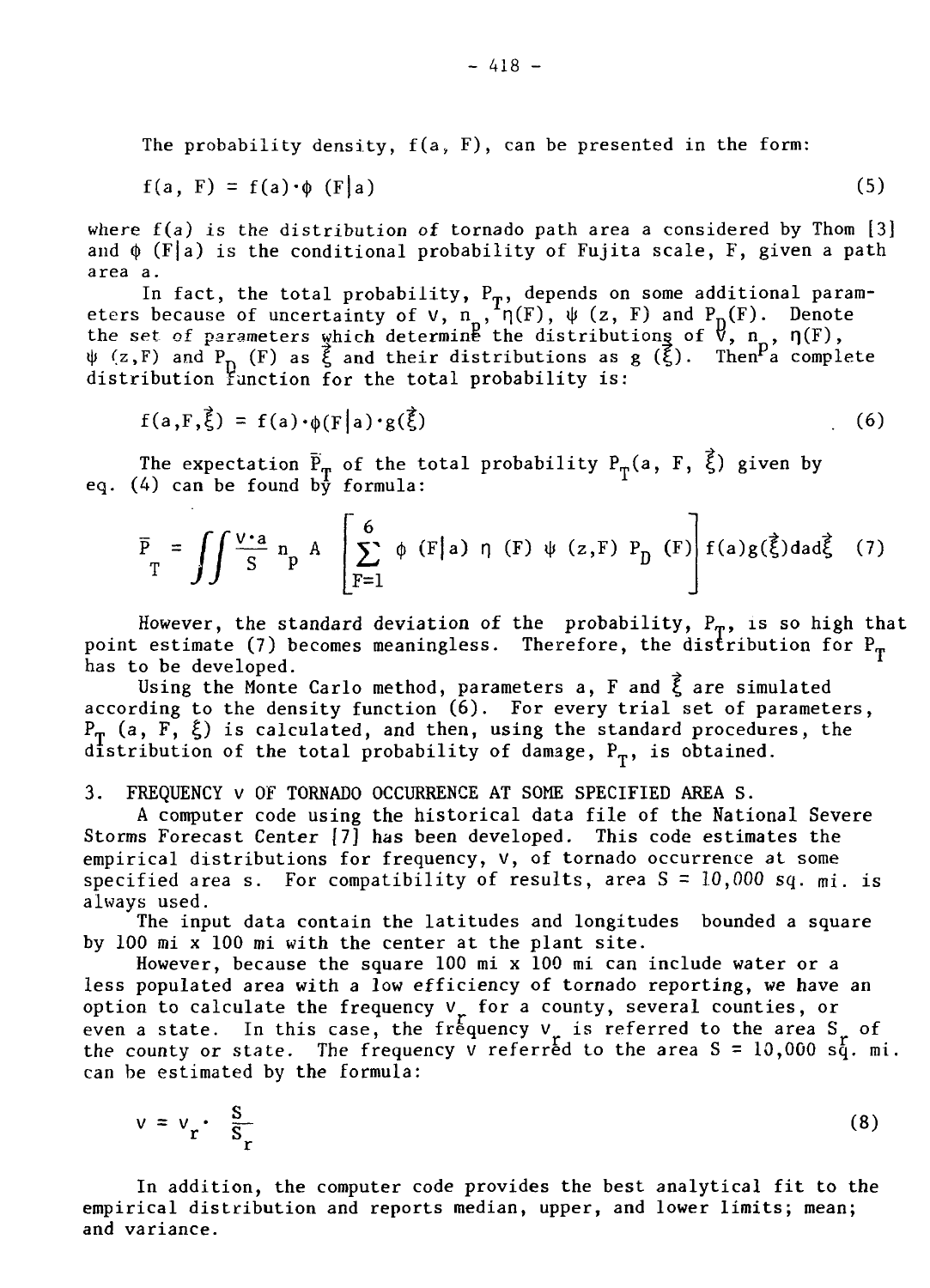4. JOINT DISTRIBUTION OF TORNADO PATH AREA A AND FUJITA SCALE F

A computerized file at the National Severe Storms Forecast Center keeps information about tornado length L in tenths of miles, tornado width W in tens of feet, and Fujita Scale F.

The product of recorded numbers L and W gives the tornado path area a in miles-feet according to formula (1). A classification of tornadoes<br>according to path area a is given in Table 2.

# Table 2

Classification of Tornadoes According to Path Area a

| Classification | Range of Tornado Path Area a (mi-ft.) |
|----------------|---------------------------------------|
| A1             | $1 \le a \le 10$                      |
| A2             | $10 \le a \le 10^2$                   |
| A3             | $10^2$ < a < $10^3$                   |
| A <sub>4</sub> | $10^3$ < a < $10^4$                   |
| A <sub>5</sub> | $10^4$ < a < $10^5$                   |
| A6             | $10^5$ < a < $10^6$                   |
| A7             | $10^6$ < a < $10^7$                   |

The computer code selects complete records containing  $L$ ,  $W$ , and  $F$ , and belonging to some geographical area. Based on these data, it develops the correlation matrix between a and F scales.

The correlation matrix for the U.S.A. for 32 years, based on 14058 complete records, is given in Table 3.

A special computer code using least squares method fits the discrete joint distribution for a and F scales by a two-dimensional lognormal distribution f(a,w) of tornado path area a and wind speed w:

$$
f(a, w) = \frac{1}{2\pi\sigma_a \sigma_w a w} \exp \left\{-\frac{1}{2(1-\rho^2)} \left[ \left(\frac{\ln a - \mu_a}{\sigma_a}\right)^2 + \left(\frac{\ln w - \mu_w}{\sigma_w}\right)^2 - 2\rho \left(\frac{\ln a - \mu_w}{\sigma_a}\right)^2 \left(\frac{\ln w - \mu_b}{\sigma_u}\right) \right] \right\}
$$
(9)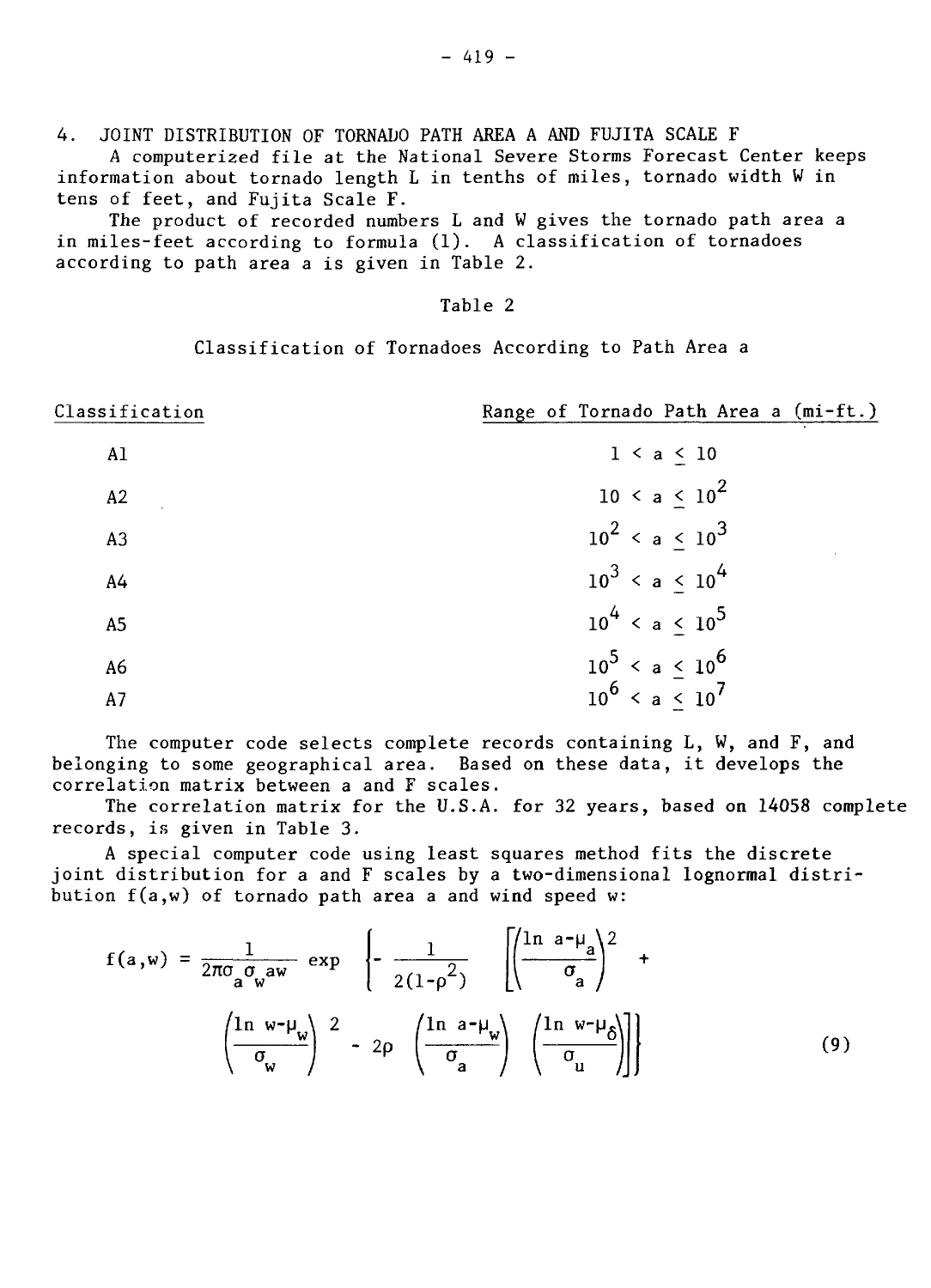# Table 3

# Correlation Matrix Between a and F Scales (U.S.A., 1950-1981)

|                                                      | F0    | F1    | F <sub>2</sub> | F3    | F4    | F <sub>5</sub> | F <sub>6</sub> | Marginal<br>Distribution<br>For Path Area |
|------------------------------------------------------|-------|-------|----------------|-------|-------|----------------|----------------|-------------------------------------------|
| Al                                                   | .0565 | .0369 | .0064          | .0006 | .0000 | .0000          | .0000          | .1004                                     |
| A2                                                   | .0744 | .1122 | .0396          | .0040 | .0004 | .0001          | .0000          | .2307                                     |
| A <sub>3</sub>                                       | .0411 | .1445 | .0990          | .0202 | .0034 | .0001          | .0000          | .3084                                     |
| A <sub>4</sub>                                       | .0108 | .0730 | .1097          | .0506 | .0170 | .0017          | .0000          | .2628                                     |
| A <sub>5</sub>                                       | .0018 | .0131 | .0299          | .0277 | .0178 | .0038          | .0000          | .0942                                     |
| A6                                                   | .0000 | .0001 | .0011          | .0014 | .0008 | .0001          | .0000          | .0036                                     |
| A7                                                   | .0000 | .0000 | .0000          | .0000 | .0000 | .0000          | .0000          | .0000                                     |
| Marginal<br>Distribu-<br>tion For<br>Fujita<br>Scale | .1847 | .3799 | .2857          | .1046 | .0393 | .0058          | .0000          |                                           |

where  $\mu$  ,  $\sigma$  ,  $\mu$  ,  $\sigma$  , and  $\rho$  are parameters of a lognormal distribution which are the expectations of the following expressions:

$$
\mu_a = E \quad (\ln a) \tag{10}
$$

$$
\mu_{\omega} = E \quad (\ln \, w) \tag{11}
$$

$$
\sigma_a^2 = E \quad \left[ (\ln a - \mu a)^2 \right] \tag{12}
$$

$$
\sigma_{\mathbf{w}}^2 = \mathbf{E} \left[ (\ln \mathbf{w} - \mu \mathbf{w})^2 \right] \tag{13}
$$

$$
\rho = \frac{E\left[ (\ln a - \mu a)(\ln w - \mu_w) \right]}{\sigma_a \sigma_w} \tag{14}
$$

The relationship between F scale and tornado wind speed w is given in Table 1. The relationship between A-scale and tornado path area a is given in Table 2. For the correlation matrix given in Table 3, parameters (10)-(14) have numerical values:

$$
\mu_a = -2.7001 \tag{15}
$$
\n
$$
\mu_w = 4.6450 \tag{16}
$$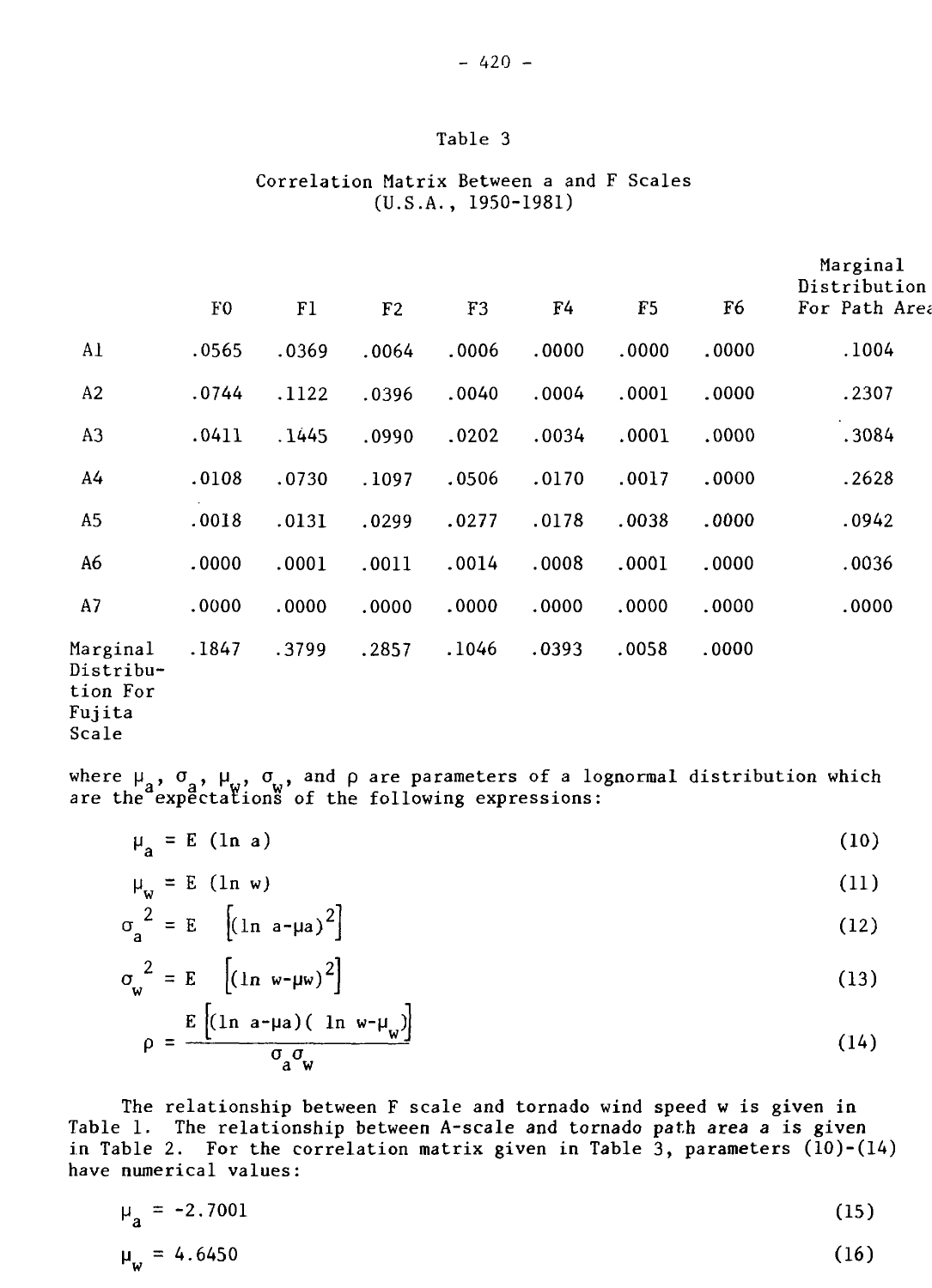$$
\rho = 0.51418 \tag{19}
$$

Our computer code allows evaluation of parameters  $(10)-(14)$  for every state in the U.S.A. and any larger geographical area.

5. SURFACE DENSITY OF POTENTIAL MISSILES n

In the EPRI study  $\left\lfloor 1\right\rfloor$ , the number of p $6$ tential missiles in the missile origin zone (2.5 x 10' ft" including the plant site) is provided. For a two-unit plant with both units under operation, the possible range for the number,  $N_p$ , of potential missiles is:

 $5836 \le N_p \le 6196$  (20)

Dividing eq. (20) by the missile origin area, we find the range for the average density of potential missiles:

$$
2.33 \times 10^{-4} \leq \bar{n}_{p} \leq 2.48 \times 10^{-4}
$$
 (21)

Assuming the lognormal distribution for average density n with a 90 percent confidence interval given by inequality (21) we can readity find the cent confidence interval given by inequality  $(z)$  we can readily find the readily find the readily  $\phi(z)$ parameters of this distribution (see Table 4).

An analvsis of zone distribution of potential missiles in the area of 2.5 x  $10\degree$  ft $\degree$  based on data given in  $[1]$  shows that the maximum deviation from the average density for a plant under operation is 2.55.

The local density of potential missiles  $n_n$  can be presented in the form:

$$
n_p = K_n \bar{n}_p \tag{22}
$$

where  $K_n$  is the nonuniformity coefficient.

As $\widetilde{\mathsf{s}}$ uming for coefficient  $\mathsf{K}_{_\mathbf{a}}$  a lognormal distribution with upper limit 2.55 and median equal to  ${\bf l}$ , we find the distribution for  ${\bf n}$  as a product of two lognormal distributions for n\_ and K . The parameters<sup>r</sup>of the distribution for n are given in Table 4.

#### Table 4

#### Density of Potential Missiles

|                                      | Lower Limit<br>(5th Percentile) | Median<br>(50th Percentile) | Upper Limit<br>(95th Percentile) |
|--------------------------------------|---------------------------------|-----------------------------|----------------------------------|
| Average density $(n_n)$              | $2.33 \times 10^{-4}$           | $2.40 \times 10^{-4}$       | 2.48 $\times$ 10 <sup>-4</sup>   |
| Nonuniformity $(K_n)$<br>coefficient | 0.39                            | 1.00                        | 2.55                             |
| Local density $(n_n)$                | 9.42 $\times$ 10 <sup>-5</sup>  | $2.40 \times 10^{-4}$       | 6.13 $\times$ 10 <sup>-4</sup>   |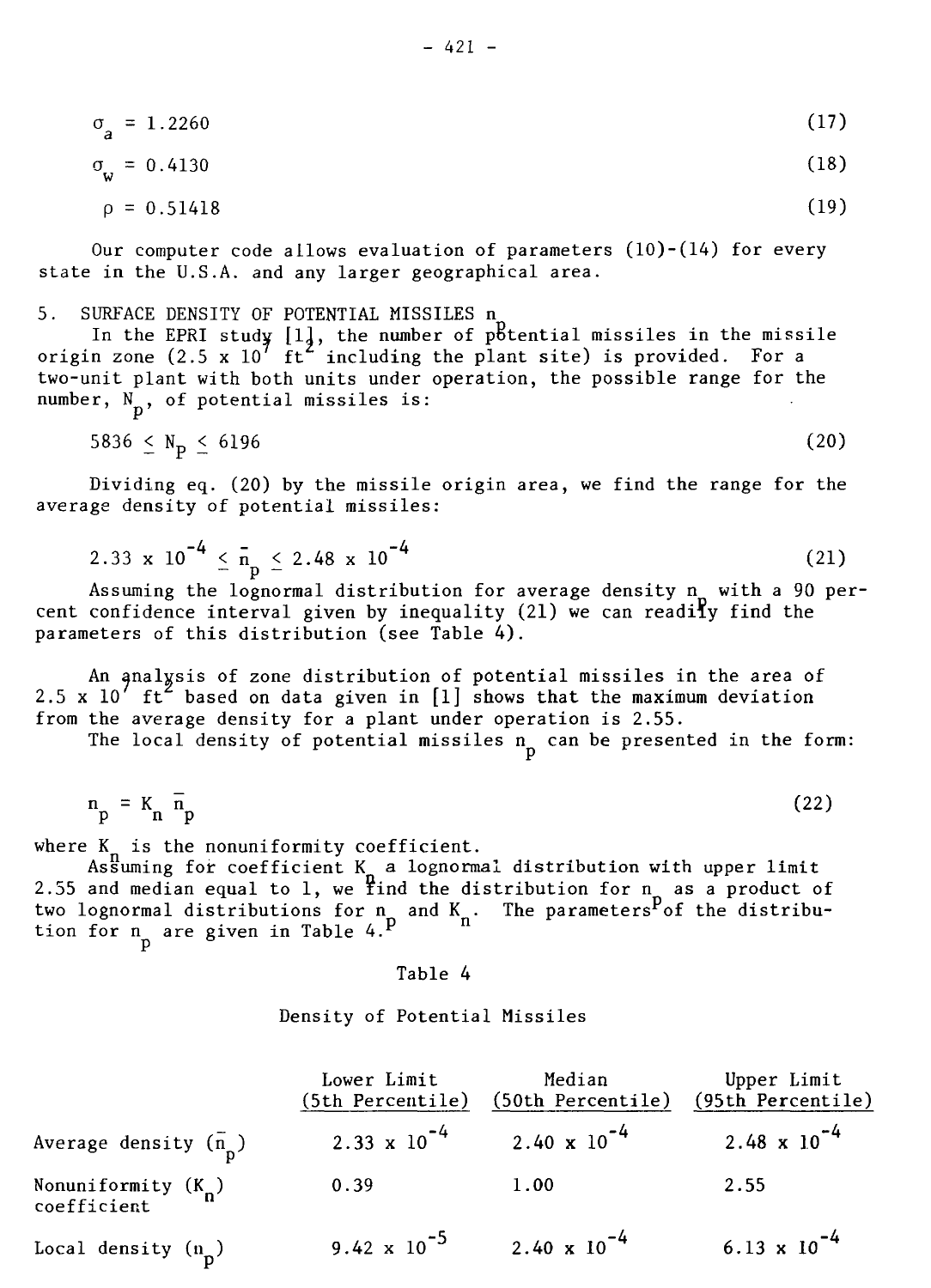6. PROBABILITY OF INJECTION  $n(F)$ 

The probability that a potential tornado missile could become airborne or the probability of injection was considered in [5]. This probability is different for potential missiles located on the surface and at some elevation. For the surface potential missiles, the probability of injection is lower because the minimum restraining force is gravity. For elevated potential nissiles, the minimum restraining force is friction, which is less than gravity. For both cases, the maximum restraining force is assumed five times greater than gravity. This restraint can be overcome only by tornadoes F5 and F6.

For the surface potential missiles (so-called vertically injected missiles) the distribution of  $n(F)$  is shown in Table 5.

### Table 5

Probability of Injection  $\eta(F)$  For Surface Potential Missiles

| Fujita Scale | Lower Limit | Median | Upper Limit |  |
|--------------|-------------|--------|-------------|--|
| F2           | 0.0001      | 0.0017 | 0.0305      |  |
| F3           | 0.0006      | 0.0086 | 0.1230      |  |
| F4           | 0.0143      | 0.0527 | 0.1943      |  |
| F5           | 0.0450      | 0.1050 | 0.2449      |  |
| F6           | 0.1089      | 0.1761 | 0.2847      |  |

This distribution is created by random orientation of potential missiles and random distribution of restraining coefficients. Tornadoes of Fujita scales F0 and Fl cannot lift the potential missiles specified in [8] from the surface.

For the elevated potential missiles (so-called horizontally injected missiles) the distribution of injection probability  $p(F)$  is shown in Table 6.

Table 6

Probability of Injection  $\eta(F)$  For Elevated Potential Missiles

| Fujita Scale   | Lower Limit | Median | Upper Limit |  |
|----------------|-------------|--------|-------------|--|
| F0             | 0.0008      | 0.0119 | 0.1756      |  |
| F1             | 0.0020      | 0.0292 | 0.4274      |  |
| F2             | 0.0029      | 0.0435 | 0.6528      |  |
| F3             | 0.0098      | 0.0866 | 0.7657      |  |
| F4             | 0.0789      | 0.2546 | 0.8218      |  |
| F5             | 0.2160      | 0.4310 | 0.8602      |  |
| F <sub>6</sub> | 0.3529      | 0.5593 | 0.8865      |  |
|                |             |        |             |  |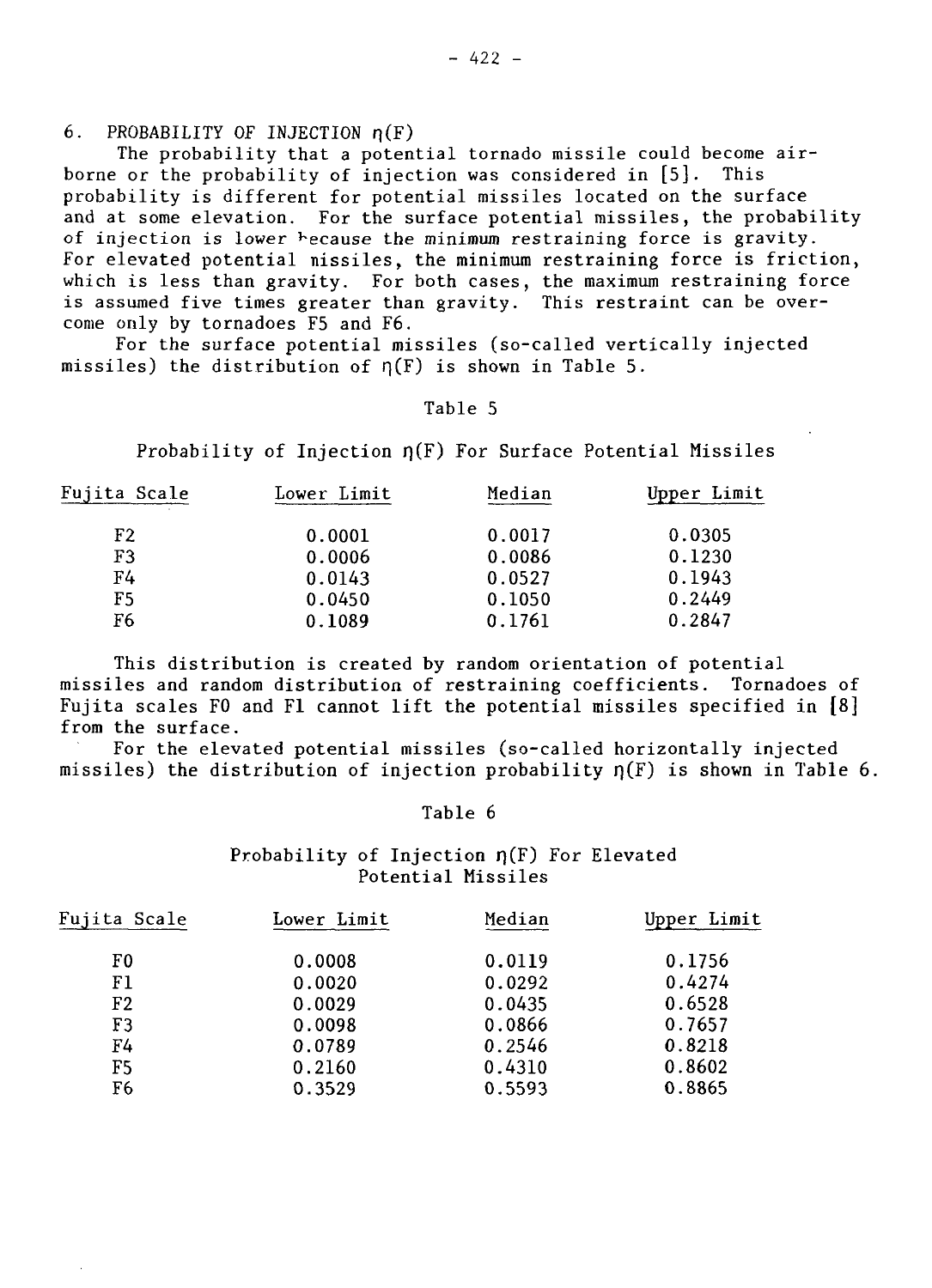7. HEIGHT DISTRIBUTION OF AIRBORNE MISSILES  $\psi$  (z, F)

The height distribution of airborne missiles  $\psi$  (z, F) for a uniformly spread source of potential missiles is addressed by [5]:

$$
\psi(z, \mathbf{F}) = \begin{cases} \frac{B(z)}{B(0)}, & 0 \le z \le h_0 \\ & \\ \frac{1}{B(0)} e^{-\alpha} 2^{(F) \cdot (h_0 - z) - \alpha} 1^{(F) \cdot z}, & z > h_0 \end{cases}
$$
(23)

where

$$
B(z) = e^{-\alpha (F)z} + \left[\frac{\alpha_1(F)}{\alpha (F)} - 1\right] e^{-\alpha (F)h} (24)
$$

According to [5], parameters  $\alpha_1(F)$  and  $\alpha_2(F)$  can be found from the formula:

$$
\alpha = -\lim_{\Delta t \to 0} \left[ \frac{\overline{\Delta z}}{\frac{1}{2} (\Delta z^2)} \right]
$$
 (25)

where  $\Delta z$  and  $(\Delta z^2)$  are average displacement and squared displacement in the vertical direction for time  $\tilde{\Delta}$ t.

The differential equation of tornado missile motion in the vertical direction is:

 $\ddot{z} = a_{7} - g$  (26)

where g is the gravitational constant and

$$
a_{Z} = \frac{R_{Z}}{m}
$$
 (27)

where m is the missile mass and  $R_{Z}$  is the z-component of the random aerodynamic force.

For a small increment of time At:

$$
z = z_0 + v_{oz} \Delta \tau + (a_z - g) \frac{(\Delta \tau)^2}{2}
$$
 (28)

Because of zero averaged values

$$
\overline{\mathbf{v}_{oz}} = 0 \tag{29}
$$

$$
\overline{a}_{\overline{z}} = 0 \tag{30}
$$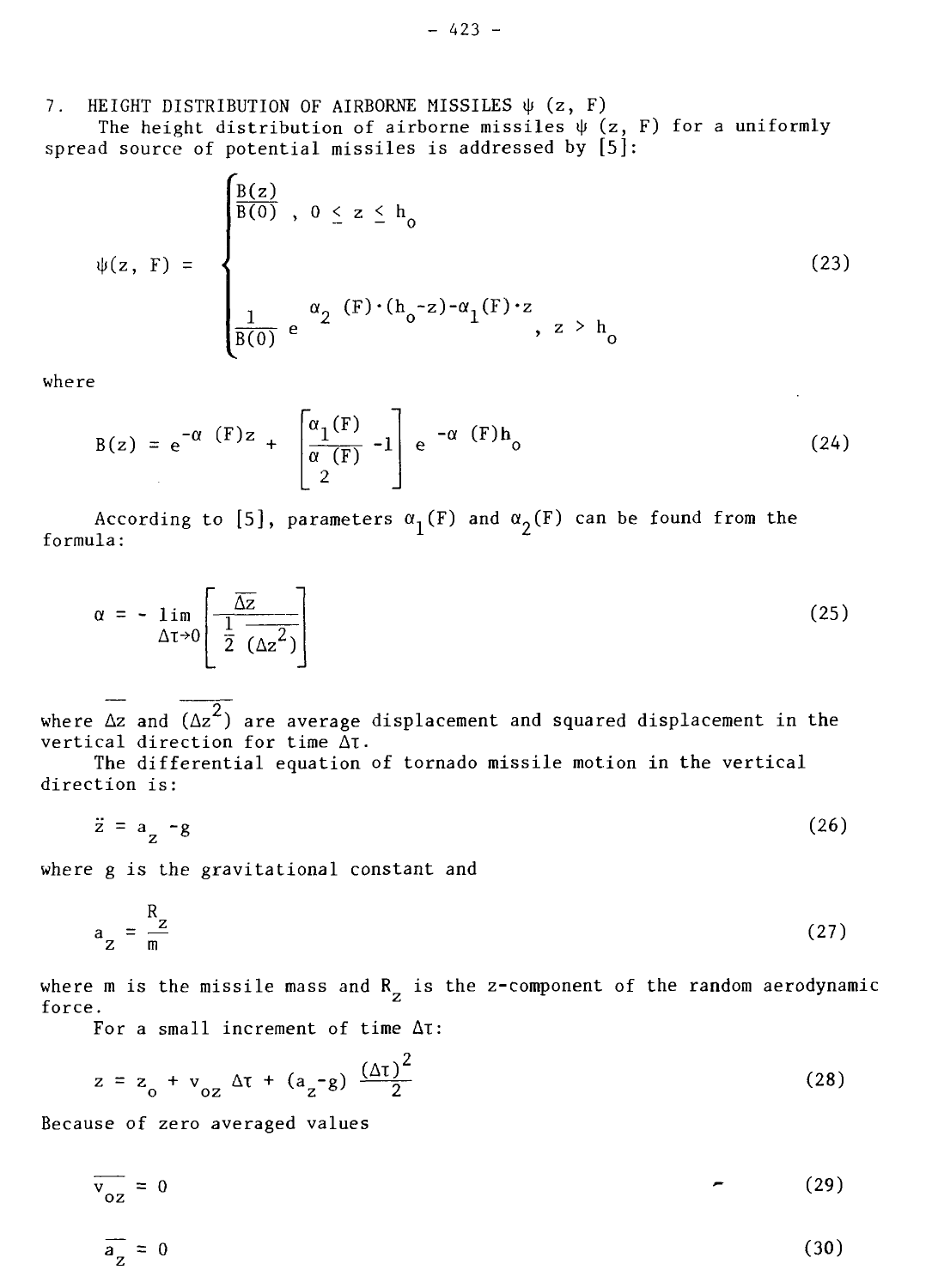due to random distribution of velocity and acceleration directions, the average increment in elevation is:

$$
\overline{\Delta z} = \frac{g(\Delta \tau)^2}{2} \tag{31}
$$

Similarly

$$
\overline{(\Delta z^2)} = \overline{v_{oz}^2} \cdot (\Delta \tau)^2 + \dots
$$
 (32)

where higher degrees of  $\Delta t$  are omitted.

Putting eq. (31) and eq. (32) into eq. (25) we obtain:

$$
\alpha = \frac{g}{v_z^2} \tag{33}
$$

 $2$  is replaced by  $\frac{2}{\pi}$  because the average  $\frac{2}{\pi}$  $\lim_{z \to 0}$   $\frac{0z}{z}$  is replaced by  $\lim_{z \to 0}$  and  $\lim_{z \to 0}$   $\lim_{z \to 0}$  on  $\lim_{z \to 0}$ 

In the region

$$
0 \le z \le h \tag{34}
$$

— — o the number of horizontally injected missiles is dominant because the probability of horizontal injection is much higher.

For horizontally injected missiles, it can be assumed, at the moment of injection, the vertical velocity of the missile is equal to zero. Multiplying (26) by  ${\tt v}$  =  ${\tt z}$  and integrating from the moment of injection to the moment of striking the ground yields the following:

$$
\frac{v_8^2}{2} = \overline{a_2 v_2} \cdot t + g z_0 \tag{35}
$$

where

z<sub>o</sub> = initial elevation of missile,  
\nt = flight time of missile,  
\nv<sub>g</sub> = vertical velocity at the ground  
\nBecause  
\n
$$
\overline{a_2v_2} = 0
$$
\n(36) and 98. (30) and independence of a and v:

due to eq. (29) and eq. (30) and independence of 
$$
a_{\overline{z}}
$$
 and  $v_{\overline{z}}$ :

$$
v_g^2 = 2 g z_0 \tag{37}
$$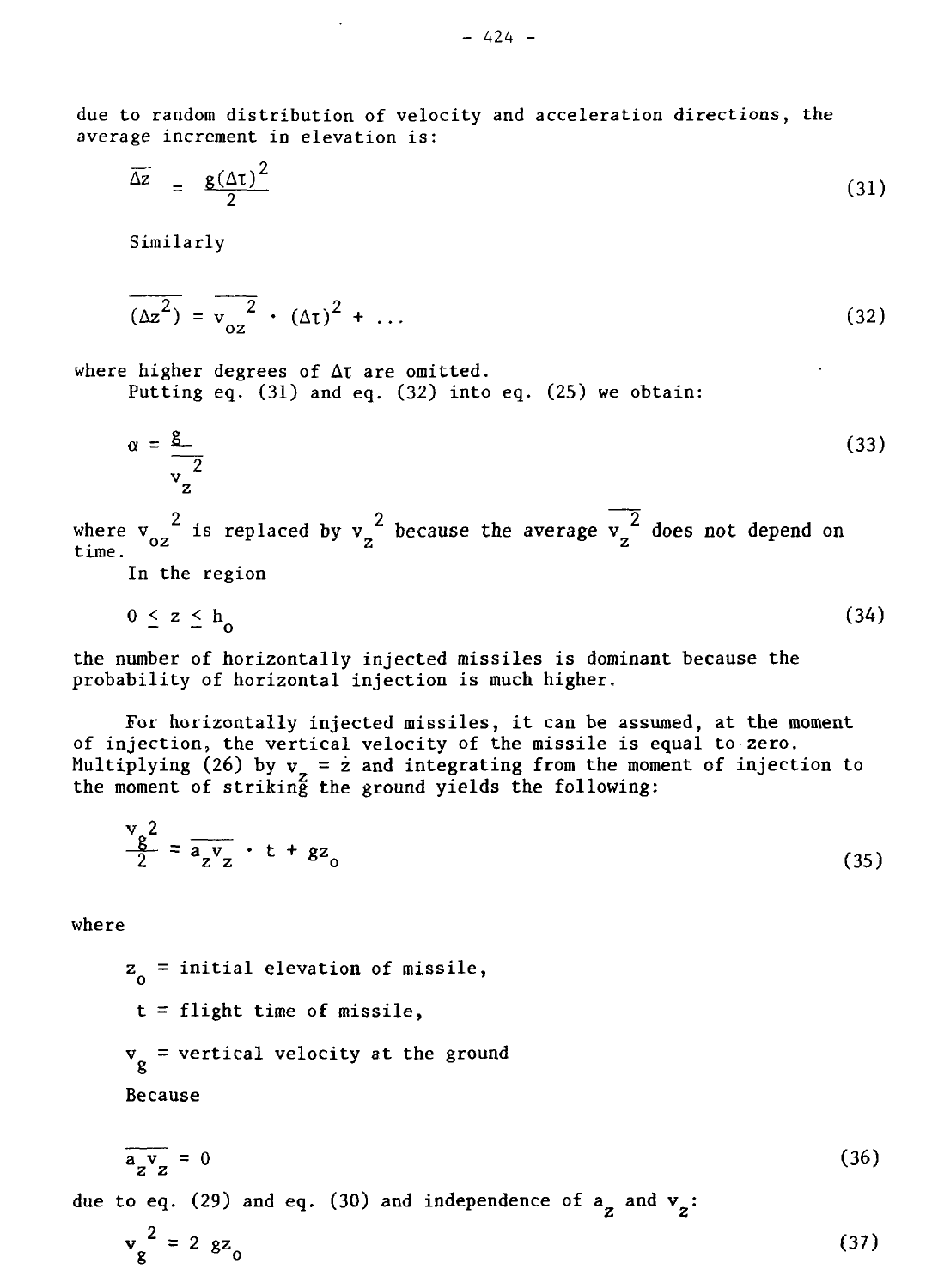It is clear that

$$
\frac{1}{2} \frac{1}{2} - \frac{1}{2} \frac{1}{2} \frac{2}{8}
$$
 (38)

where  $\mathsf{v} \subsetneq$  is an average squared velocity in a vertical direction for a missile falling from elevation  $z_0$ .

Therefore,

$$
\sqrt{\frac{2}{z}} = g z_0 \tag{39}
$$

For uniform distribution of initial elevation  $z_{\alpha}$ , from  $z_{\alpha} = 0$  to  $z_o$  =  $h_o$  the average for all missiles is:

$$
\frac{1}{v_z^2} = \frac{1}{2} h_0 \tag{40}
$$

Putting (40) into (33) yields:

$$
\alpha_1 = \frac{2}{h_0} \tag{41}
$$

In this approximation, the parameter  $a_1(F)$  does not depend on Fujita scale F.

Now, consider the region

$$
z \t b_0 \t (42)
$$

In this region there are only vertically injected missiles. Let w be the damaging wind speed. According to  $[7]$  and  $[8]$ , the range for the maximum missile velocity is:

$$
\frac{1}{4} w \leq v_{\text{max}} \leq \frac{1}{2} w \tag{43}
$$

Because

$$
\frac{1}{\sqrt{2}} = \frac{1}{2} v_{\text{max}}^2 \tag{44}
$$

and

$$
\overline{v_z^2} = \frac{1}{3} \overline{v^2}
$$
 (45)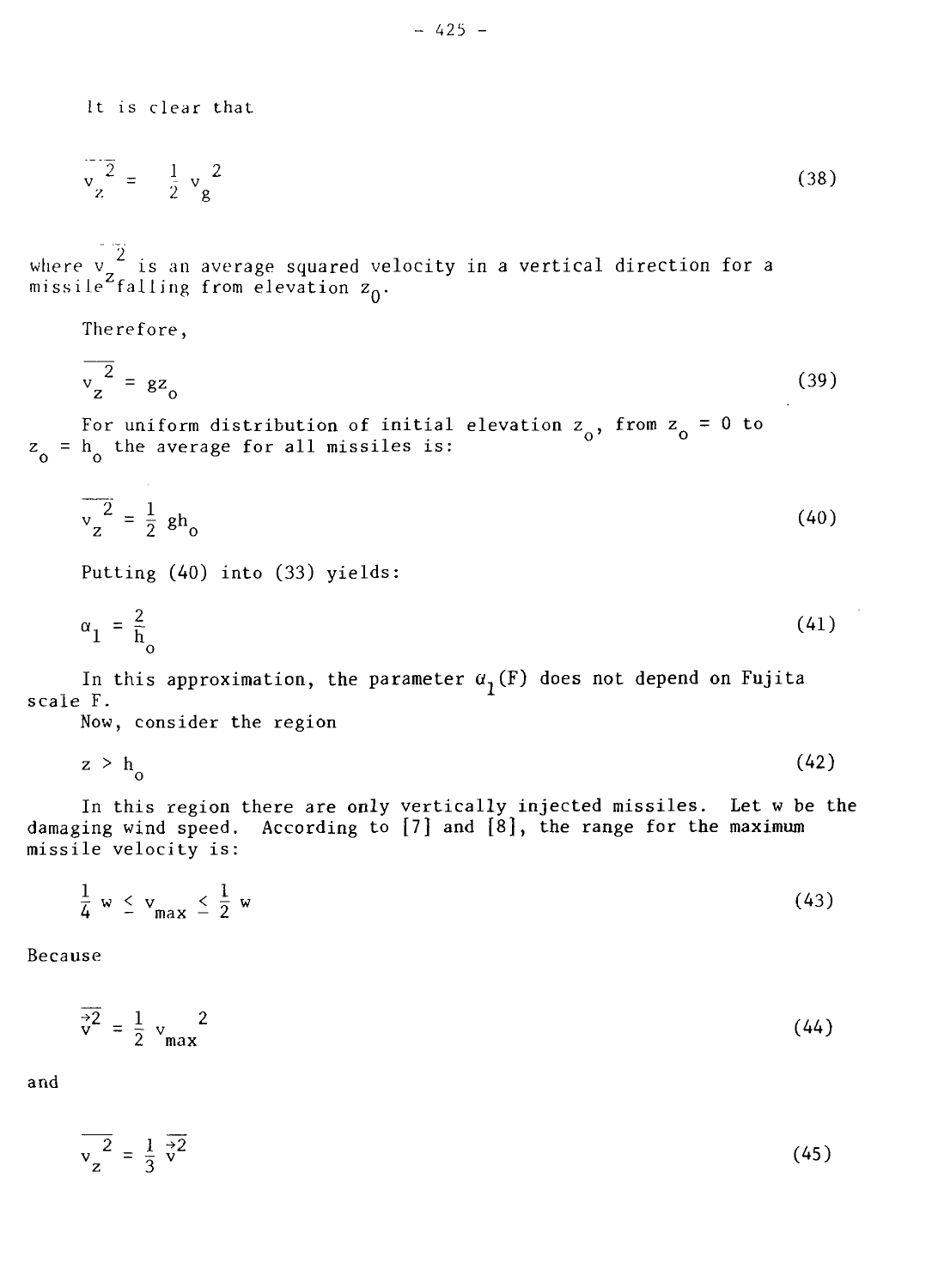The following expression is obtained:

$$
\overline{v_z^2} = \frac{1}{C} w^2
$$
 (46)

$$
\alpha_2(\mathbf{F}) = \frac{\mathbf{Cg}}{\mathbf{w}^2} \tag{47}
$$

where coefficient C is in the range:

$$
24 \leq C \leq 98 \tag{48}
$$

Coefficient C is assumed to have lognormal distribution with a median value of 24 and an error factor of 2.

If we address to any Fujita scale, F, a corresponding middle value from the intervals given in Table 1, then this velocity w can be found as:

$$
w = 6.30 \left( F + 2.5 \right)^{1.5} \tag{49}
$$

 $\mu_{\text{max}}$  (10)  $\pm$   $\mu_{\text{max}}$  (17)  $\mu_{\text{max}}$  the  $\mu_{\text{min}}$ 

$$
\alpha_2(F) = \frac{C_0}{(F+2.5)^3}
$$
 (50)

where

$$
C_0 = \frac{9.81 \cdot C}{6.30^2}
$$
 (51)

8. CONDITIONAL PROBABILITY OF DAMAGE P<sub>n</sub> (F) GIVEN A MISSILE HIT

The conditional probability of damage,  ${\tt P_n(F)}$ , given a missile hit, depends on the missile impact velocity, mass, shape, incidence angle and orientation. It also depends on the barrier reinforcement, material strengths, and loadings.

Let  $F_t$  be the minimum Fujita scale of a tornado which can cause target damage by the jth sort of missiles with given penetration characteristics. A simplistic and conservative expression for the probability  $P_n(F)$  is given by the formula:

$$
P_D(F) = \sum_{j=1}^{N} \lambda_j(F) \cdot \eta(F - F_j)
$$
 (52)

where  $\lambda_i(F)$  is the fraction of damaging missiles of the jth sort and  $\eta(F-F_i)$ is a step-function:

$$
\eta(\mathbf{F} - \mathbf{F}_j) = \begin{cases} 0, & \mathbf{F} < \mathbf{F}_j \\ 1, & \mathbf{F} \geq \mathbf{F}_j \end{cases} \tag{53}
$$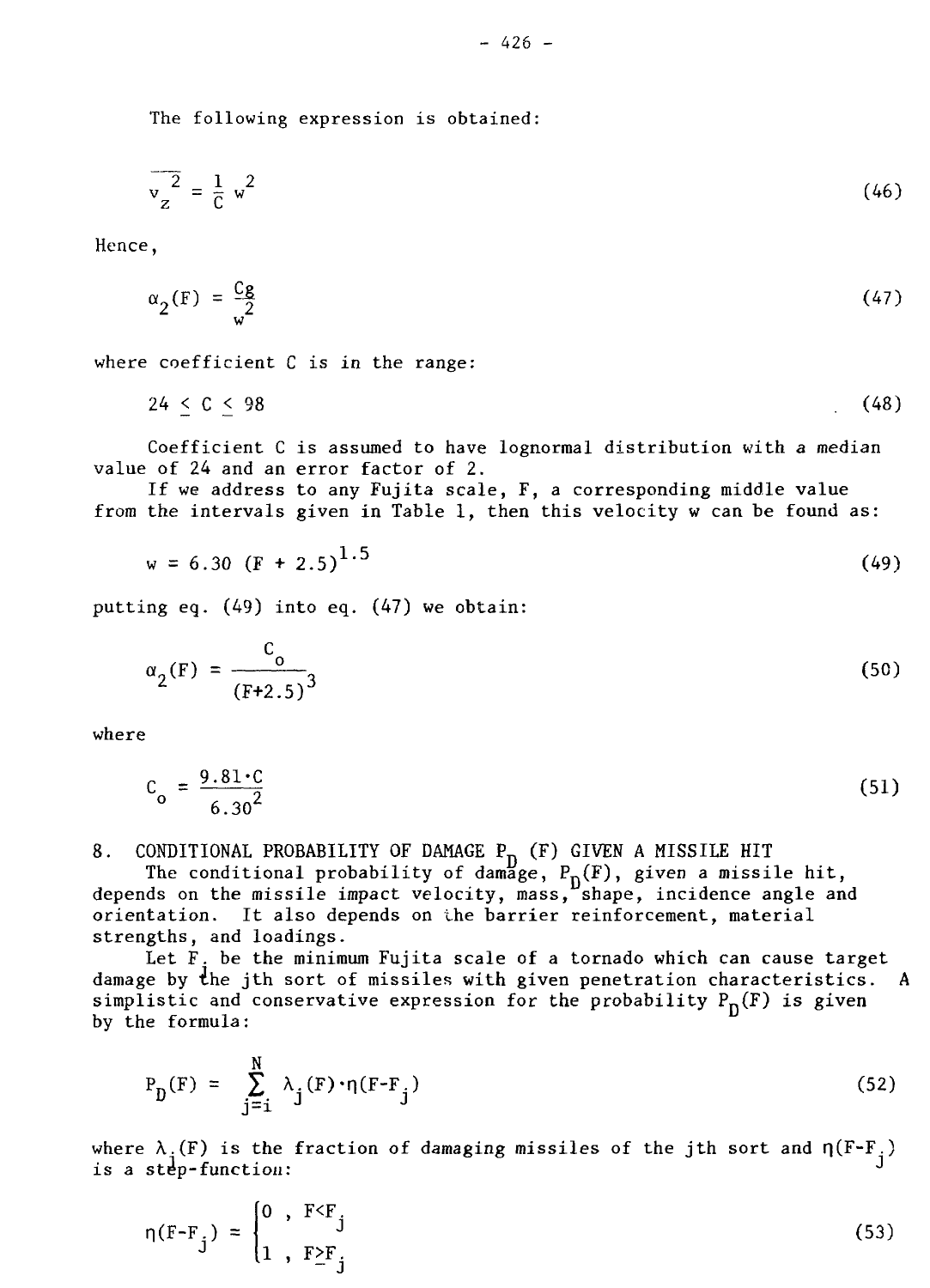The fraction of damaging missiles  $\lambda_i$  (f) can be presented in the form:

$$
\lambda_j(F) = \lambda_{0j} \cdot \mu_j(F) \tag{54}
$$

where  $\lambda_{\alpha}$  is an initial fraction of the jth sort of missiles and  $\mu_{\alpha}(F)$  is a damaging<sup>y</sup>ratio which shows the fraction of the jth sort of missiles having ability to damage a target for an F-scale tornado.

A more rigorous approach substitutes the discrete distribution function  $\mu_i(F) \cdot \eta(F-F_i)$  by continuous cumulative function  $D_i(w)$ :

$$
P_{\mathbf{D}}(\mathbf{w}) = \sum_{j=1}^{N} \lambda_{\mathbf{o},j} \cdot D_j(\mathbf{w})
$$
 (55)

where D. (w) is a fragility of target for the jth sort of missiles.  $\,$  Conditional  $\,$ probability of target damage, P<sub>un</sub>(F), given a tornado strike is given by expression:

$$
P_{HD}(a, F, \dot{\xi}) = P_H(a, F, \dot{\xi}) \cdot P_D(F)
$$
\n(56)

where  $P_H$  is determined by eq. (3) and  $P_D$  by eq. (52) or eq. (55).

# 9. MULTIPLE TARGET STRIKE

In some cases, the probability of damaging several targets is of interest. For example, some systems consist of n redundant subsystems. Failure of any m subsystem constitutes the failure of the system. In this case, we are interested in the probability of damage to any m out of n subsystems of the system due to tornado missile impact.

Conditional probability of damage to any m out of n subsystem,  $P_{\mu}$ given a tornado strike to the plant site and assuming that impacts of  $\binom{n}{m}$ ,  $\binom{n}{m}$ different targets are independent, is given by binominal distribution:

$$
P_{m,n} = \frac{n!}{(n-m)!m!} (P_{HD})^m (1-P_{HD})^{n-m}
$$
 (57)

where  $\rm P_{\rm \mu m}$  is given by eq. (56).

Thë dependency between strikes of different targets can be taken into account by a special cluster correction factor  $\mathbf{F}_{\alpha}$  considered in [4]:

$$
F_{m,n} = 1 + \frac{S_1}{S_m} x^m \left( \frac{1 - xP_H}{1 - P_H} \right)^{n-m}, \quad n > 1
$$
 (58)

where  $\mathfrak{b}_1$  is the effective area of a local cl**ust**er  $\mathsf{g} \mathsf{f}$  airborne missiles,  $\mathsf{S}$ is the missile origin zone area (s = 2.5 x 10′ ft  $^{\circ}$ ), x is the ratio of density of missiles in the cluster"to the mean density of missiles, and  $P_H$  is given by eq. (3).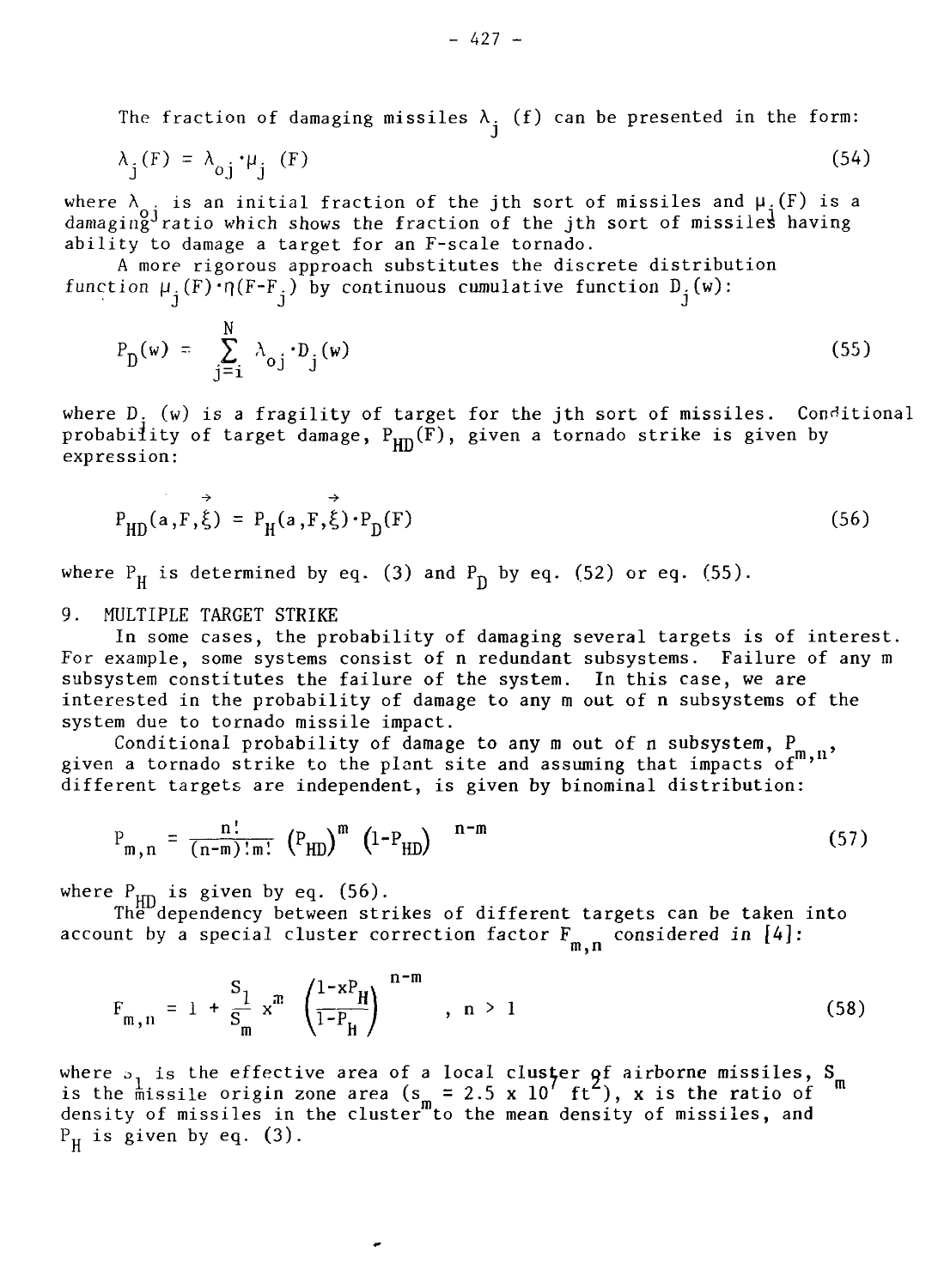The total probability of damaging any m out of n targets per year is:

$$
P_T = \frac{Va}{S} \cdot P_{m,n} \cdot F_{m,n} \tag{59}
$$

In the case of one target  $(n = 1, m = 1)$  the formula (56) automatically reduces to the formula (4).

### 10. NUMERICAL EXAMPLE

Consider a nuclear plant with a spray pond as its ultimate heat sink. The spray pond is not protected against tornado missile impact. It is known that the loss of 10 percent of the spray arms is the maximum damage that the spray pond can sustain without losing the ability to reject sufficient heat from the plant systems.

Assume that the spray pond has 100 nozzle sets with an effective area of 230 ft<sup>2</sup> of each set for the spectrum of potential missiles specified in  $[1]$ . We adopt Thom's [3] distribution  $f(a)$  for tornado path area and nationwide distribution for conditional probability  $\phi$  (F|a) and frequency V. The result of Monte Carlo simulation is shown in Table 7. This result indicates that tornado-generated missiles are not a significant threat to the spray system and no physical barriers are required to protect the spray pond from tornado-generated missiles.

The spread of the damage probability distribution is very high because of high uncertainty and randomness of tornado and tornado-generated missile characteristics.

### Table 7

# Probability of Damage to m Nozzle Sets Per Year

| Number of<br>Nozzle Sets |                                 |                                 |                                |
|--------------------------|---------------------------------|---------------------------------|--------------------------------|
| Damaged, m               | Lower Limit                     | Median                          | Upper Limit                    |
| $\mathbf 1$              | 2.56 $\times$ 10 <sup>-9</sup>  | $3.65 \times 10-7$              | $7.30 \times 10-4$             |
| $\overline{2}$           | $1.33 \times 10^{-12}$          | $4.00 \times 10^{-9}$           | 5.33 $\times$ 10 <sup>-6</sup> |
| 3                        | 2.92 $\times 10^{-16}$          | $2.43 \times 10^{-11}$          | 4.86 $\times 10^{-7}$          |
| $\overline{4}$           | 5.32 $\times 10^{-20}$          | $1.24 \times 10^{-13}$          | 5.35 $\times$ 10 <sup>-8</sup> |
| 5                        | $6.48 \times 10^{-24}$          | 5.83 $\times$ 10 <sup>-16</sup> | 3.89 $\times$ 10 <sup>-9</sup> |
| $6\phantom{1}$           | 7.09 $\times$ 10 <sup>-28</sup> | $2.36 \times 10^{-18}$          | $2.36 \times 10^{-10}$         |
| $\overline{7}$           | 7.77 $\times 10^{-32}$          | $1.73 \times 10^{-20}$          | $2.59 \times 10^{-11}$         |
| 8                        | 9.45 $\times$ 10 <sup>-36</sup> | 6.30 $\times$ 10 <sup>-23</sup> | $2.21 \times 10^{-12}$         |
| 9                        | $8.05 \times 10^{-40}$          | 2.30 $\times 10^{-25}$          | $2.64 \times 10^{-13}$         |
| 10                       | $8.39 \times 10^{-44}$          | $1.01 \times 10^{-27}$          | $2.52 \times 10^{-14}$         |